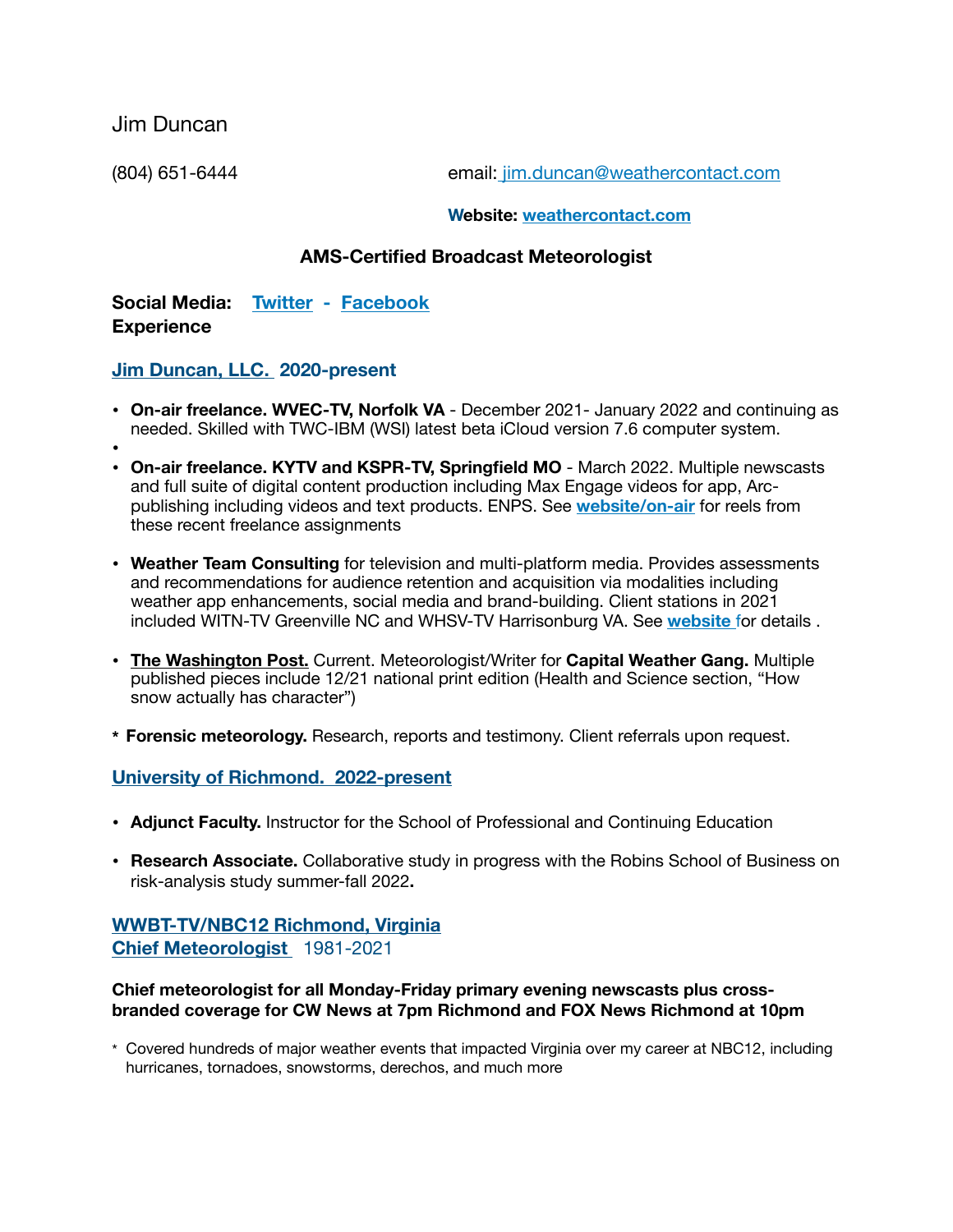- **•** Leader and mentor for our station's operational forecasting team utilizing entire suite of meteorological products from NOAA-NCEP, ECMWF and other public/private sources
- **•** Produced, broadcast and wrote weather/science related content for all media platforms including website blogs, weather app videos and social media sites, as well as livestreams via Facebook Lives
- \* Provided wall-to-wall/continuous severe storm coverage during life-threatening weather events, conveying critical information in an urgent and understandable way
- \* Extensive experience with TWC/IBM TruVu Max version 7.3+ weather graphics system, Max Studio MagicTRAK, Max Engage for apps/mobile broadcast, Max Connect, LiveWire, WeatherBug, ArcPublishing, ENPS news production, LiveU remote broadcast and other media support applications
- \* Frequent outreach and speaking to community groups, schools, and at public events

## **Entercom and iHeart Media Radio Stations Richmond, VA On-air Meteorologist** 2010-2021

\* Primary on-air meteorologist for daily recorded and live weather forecasts over multiple day-parts Monday-Friday afternoons and evenings for all local stations within the broadcast group

#### **Richmond Times Dispatch**

**•** Wrote daily (M-F) weather column for the newspaper's weather page as co-share agreement between NBC12 and RTD in the 1990s.

# **WNCT-TV Greenville, NC Chief Meteorologist** 1980-1981

• Chief forecaster and on-air meteorologist for all primary evening newscasts M-F

#### **Education**

**Masters Degree Atmospheric Science,** State University of New York Albany Thesis: "Ocean Thermal Energy Conversion and Meteorological Impact Assessment"

**Bachelors Degree Mathematics,** LeMoyne College, Syracuse NY

#### **Professional Special Projects and Volunteering**

- **• Fall 2021:** University of Virginia guest lecturer undergraduate Environmental Sciences Seminar Series
- **Spring 2021-2022**: Founding committee member for Virginia Severe Weather Awareness Week in cooperation with the National Weather Service and Virginia Department of Emergency Management. C
- **Fall 2020**: Central Virginia Host of Mid-Atlantic ChaserCon; region's annual storm chasers conference